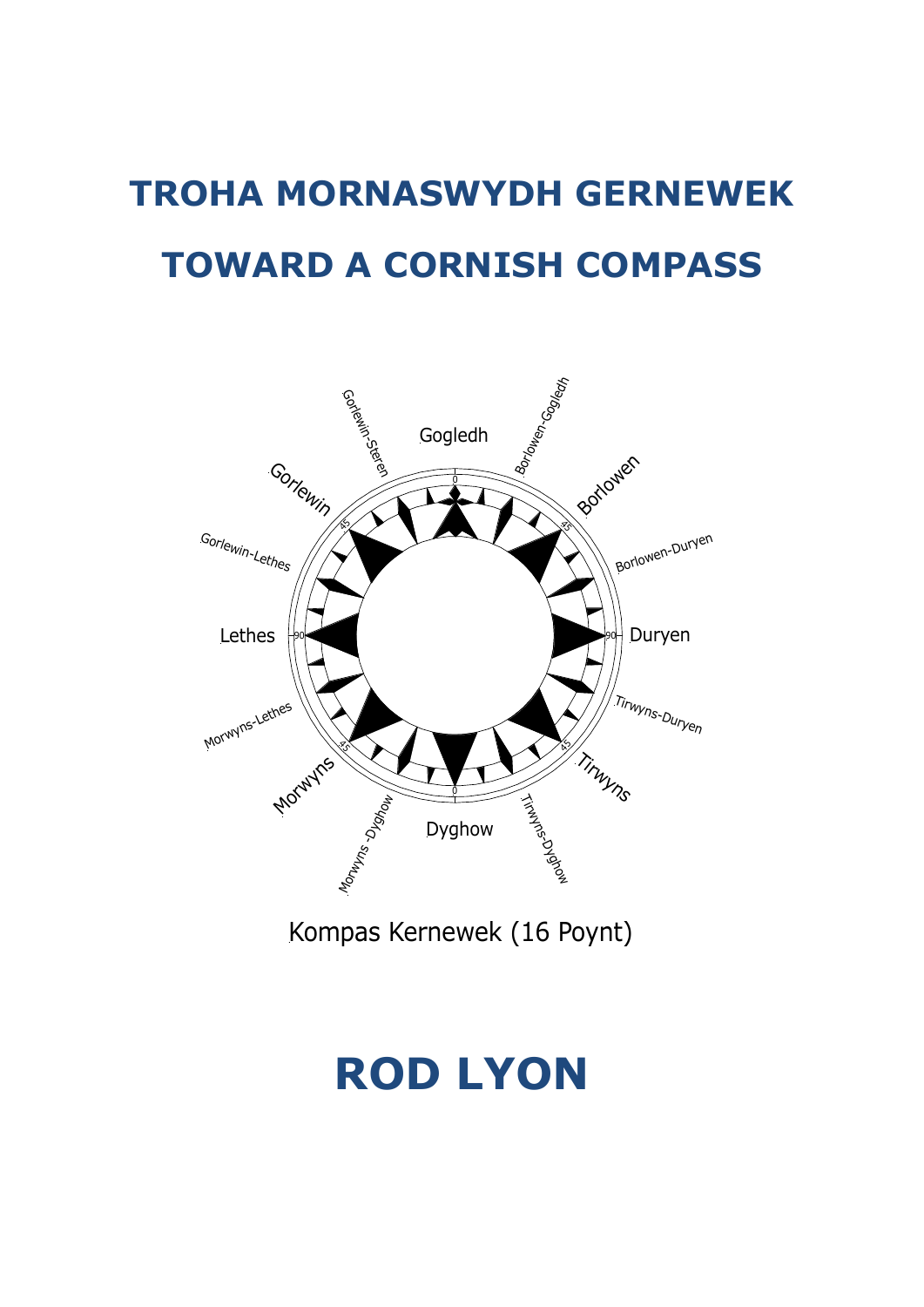# **Contents**

| Introduction                                                         | p.3  |
|----------------------------------------------------------------------|------|
| The History of the Compass                                           | p.4  |
| The Compass Rose                                                     | p.4  |
| Origins of the Compass Rose                                          | p.4  |
| Boxing the Compass                                                   | p.5  |
| <b>Compass Points</b>                                                | p.6  |
| <b>Traditional Names</b>                                             | p.7  |
| Germanic Origin of Names                                             | p.9  |
| Unique (non-compound) names of ordinal directions                    | p.9  |
| History of the 4 Cardinal Points                                     | p.10 |
| <b>Sidereal Compass Rose</b>                                         | p.10 |
| Thoughts arising out of the foregoing for Cornish Compass Pointsp.11 |      |
| References                                                           | p.17 |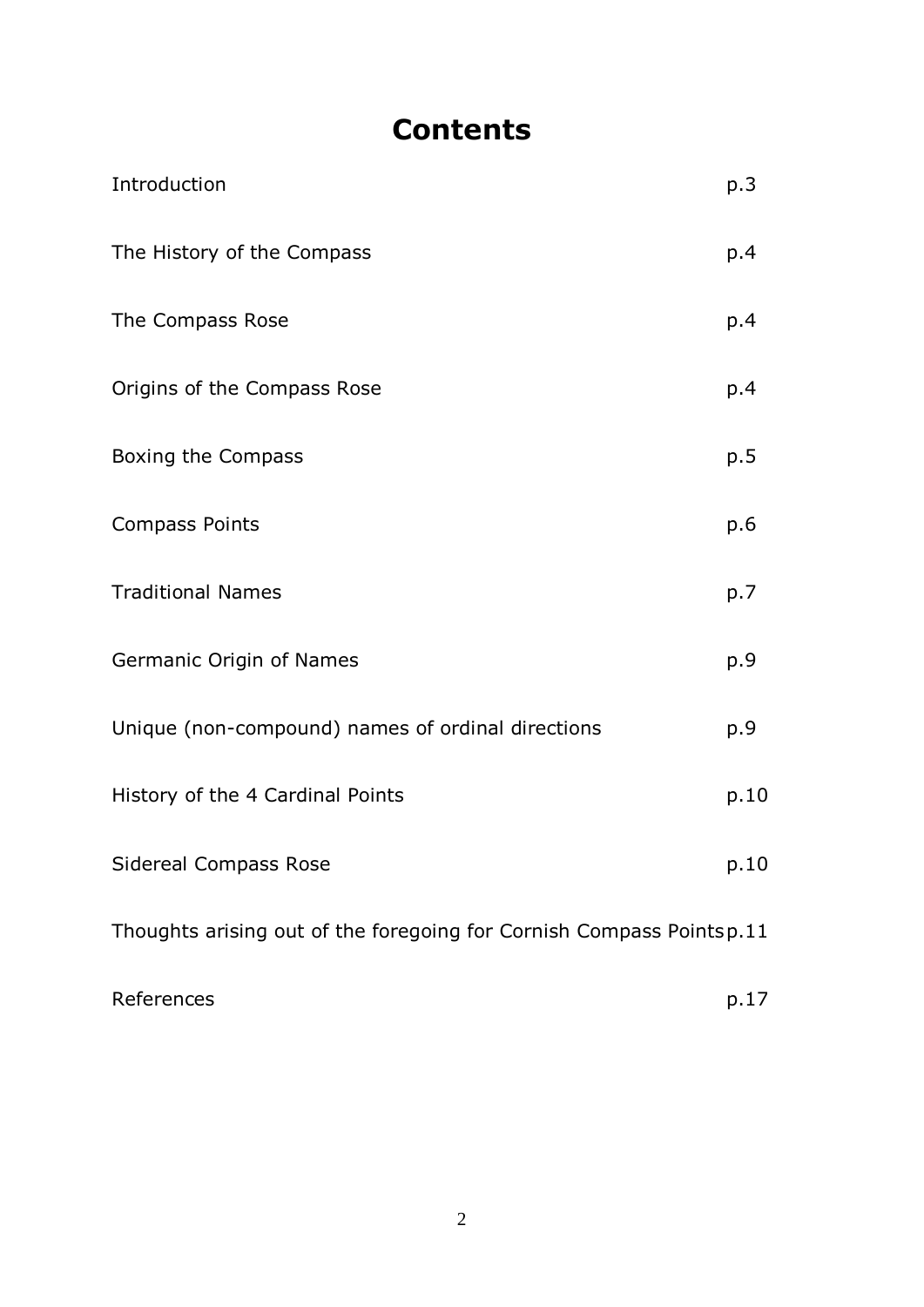## **Introduction**

During 2013 the Place-name and Signage Panel spent a large amount of time researching and debating the most appropriate Cornish language compass points to use for the purpose of official signage.

Rod Lyon took a lead in the research and produced this marvelous document for discussion purposes within the Panel. In the final analysis the Panel did not adopt the proposal herein, and have adopted the Cornish compass points: North, Est, Soth, West.

With the advent of the Akademi Kernewek and our new website [\(www.akademikernewek.org.uk\)](http://www.akademikernewek.org.uk/), it provides the opportunity to make Rod's fantastic work available to a wider audience.

Nev Meek Akademi Kernewek Chair: Place-name & Signage Panel September 2016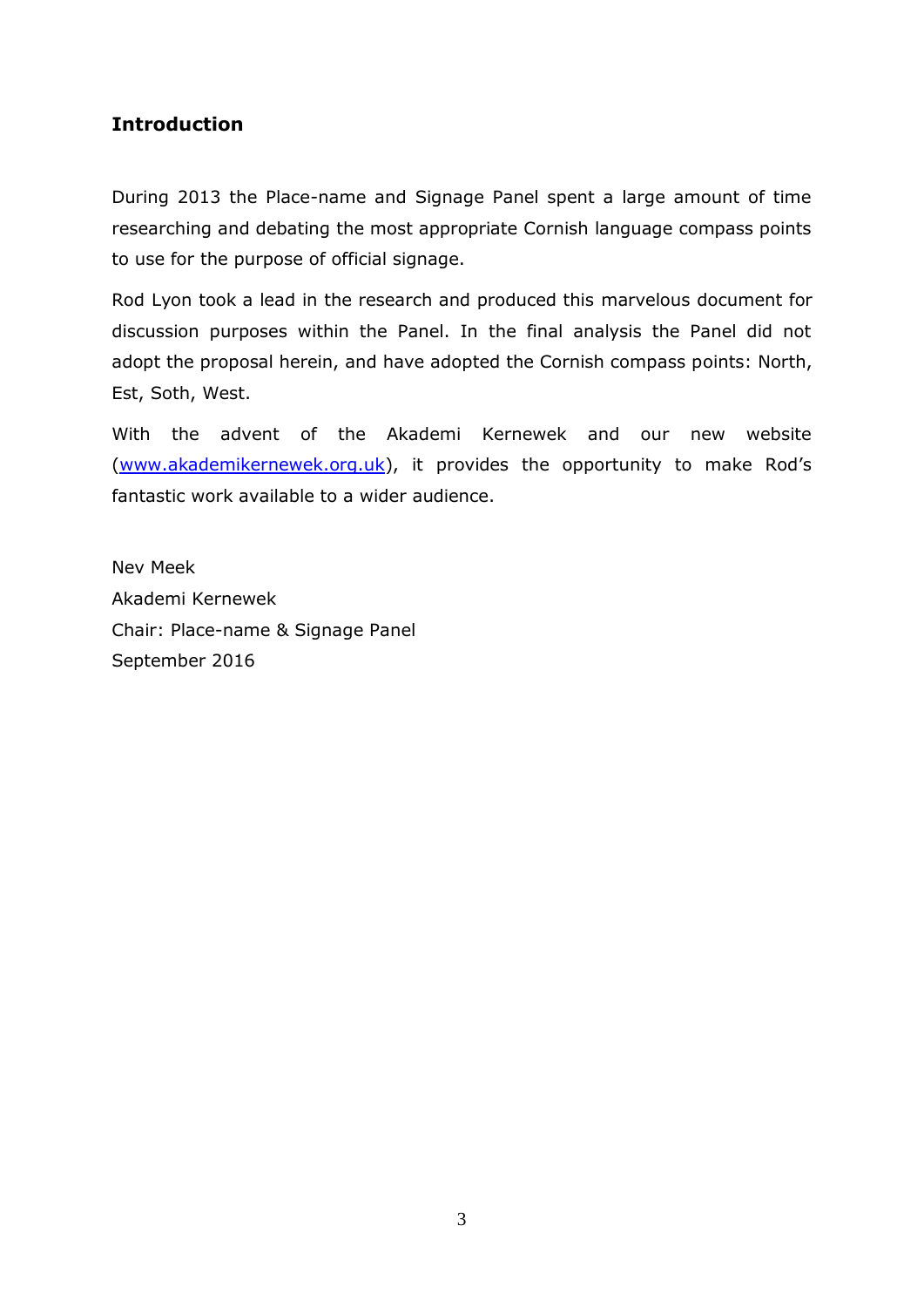#### **The History of the Compass<sup>1</sup>**

The [earliest compasses](http://inventors.about.com/od/cstartinventions/a/Compass.htm) were most likely invented by the Chinese in around 1050 BCE. They were created first for the purposes of spiritual life or developing a *feng shui* environment and then later used for navigation. It is disputed whether other cultures, such as some Mesoamerican societies, may have developed the idea for the magnetized compass first, also in accordance for spiritual aligning and not navigation.

Compasses were originally developed when lodestones, a mineral that has naturally magnetized iron ore, were suspended above a board with the ability to pivot and turn. It was discovered that the stones would always point in the same direction, and align themselves with the north/south axis of the earth.

#### **The Compass Rose**

The compass rose is a depiction of orientation and direction that is placed on compasses, maps, and charts. Thirty-two points are depicted around a circle in equal intervals, marking the **four cardinal directions** (N, E, S, W), the **four intercardinal directions** (NE, SE, SW, NW), and the other **sixteen secondary intercardinal directions** (NE by N, N by E, etc.).

The 32 points were originally drawn to indicate winds and were used by sailors in navigation. The 32 points represented the eight major winds, the eight half-winds, and the 16 quarter-winds. All 32 points, their degrees, and their names can be found later in this paper.

On early compass roses, the eight major winds can be seen with a letter initial above the line marking its name, as we do with N (north), E (east), S (south), and W (west) today. Later compass roses, around the time of Portuguese exploration and Christopher Columbus, show a *fleur-de-lys* replacing the initial letter T (for *tramontana*, the name of the north wind) that marked north, and a cross replacing the initial letter L (for *levante*) that marked east, showing the direction of the Holy Land.

#### **Origins of the Compass Rose**

The compass rose has appeared on charts and maps since the 1300's when the *portolan*  charts first made their appearance. The term "rose" comes from the figure's compass points resembling the petals of the well-known flower.

In the Middle Ages, the names of the winds were commonly known throughout the Mediterranean countries as *tramontana* (N), *greco* (NE), *levante* (E), *siroco* (SE), *ostro*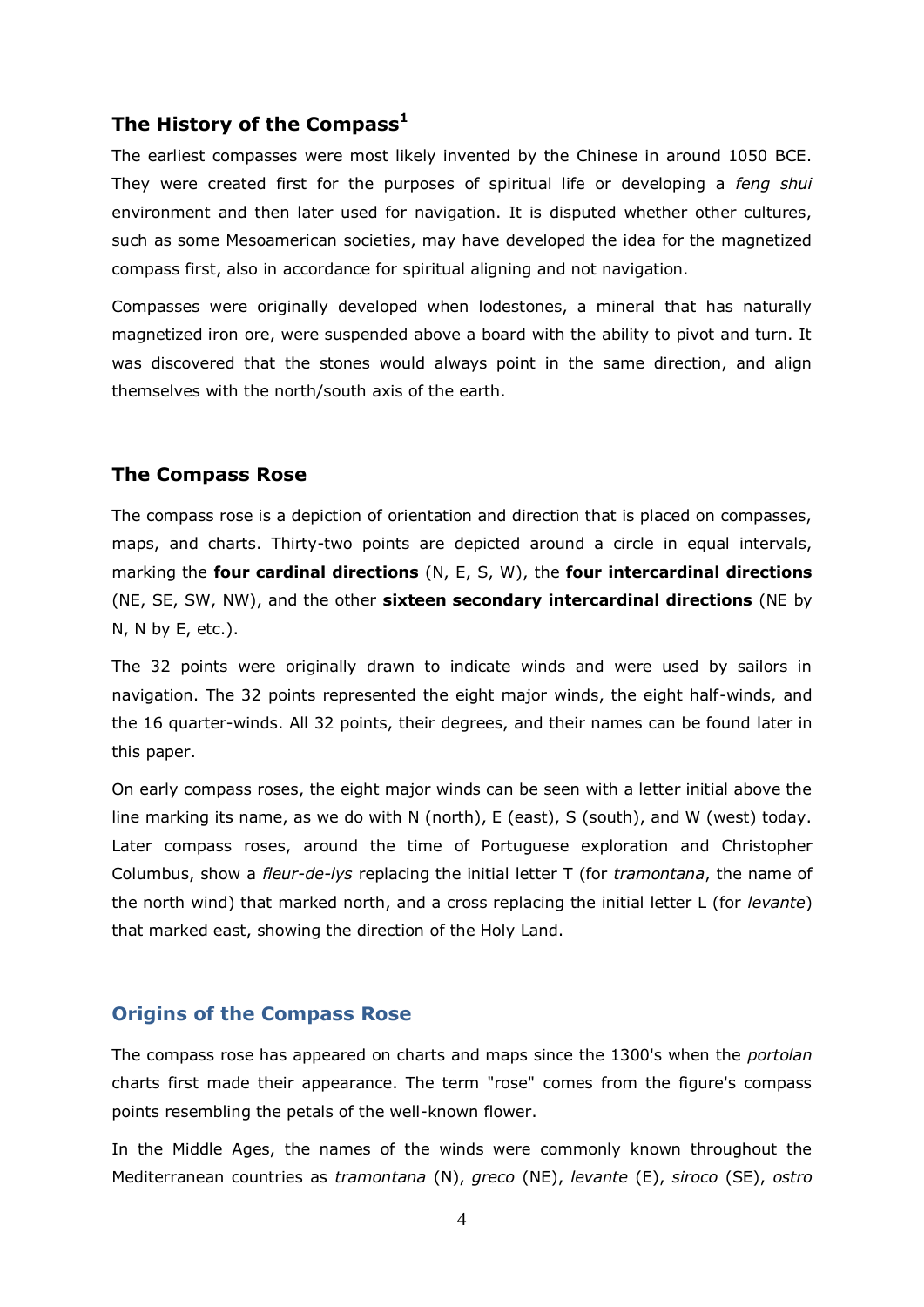(S), *libeccio* (SW), *ponente* (W) and *maestro* (NW). On portolan charts you can see the initials of these winds labelled around the edge as T, G, L, S, O, L, P, and M.

The 32 points are therefore simple bisections of the directions of the four winds, but the Chinese divided the compass into 12 major directions based on the signs of the Zodiac.

### **Boxing the compass<sup>2</sup>**



**Boxing the compass** is the action of naming all thirty-two [clockwise](http://en.wikipedia.org/wiki/Clockwise_and_counterclockwise) points in order. The colours on the figure are supposedly the result of the need for graphic clarity rather than a mere cartographical whim. On a rolling ship at night by the light of a flickering lamp, these figures had to be clearly visible. Therefore the eight principle points of the compass are usually shown on the compass rose in black which stands out easily. Against this background, the points representing the half-winds are typically coloured in blue or green and since the quarter-wind points are the smallest, they are usually coloured red.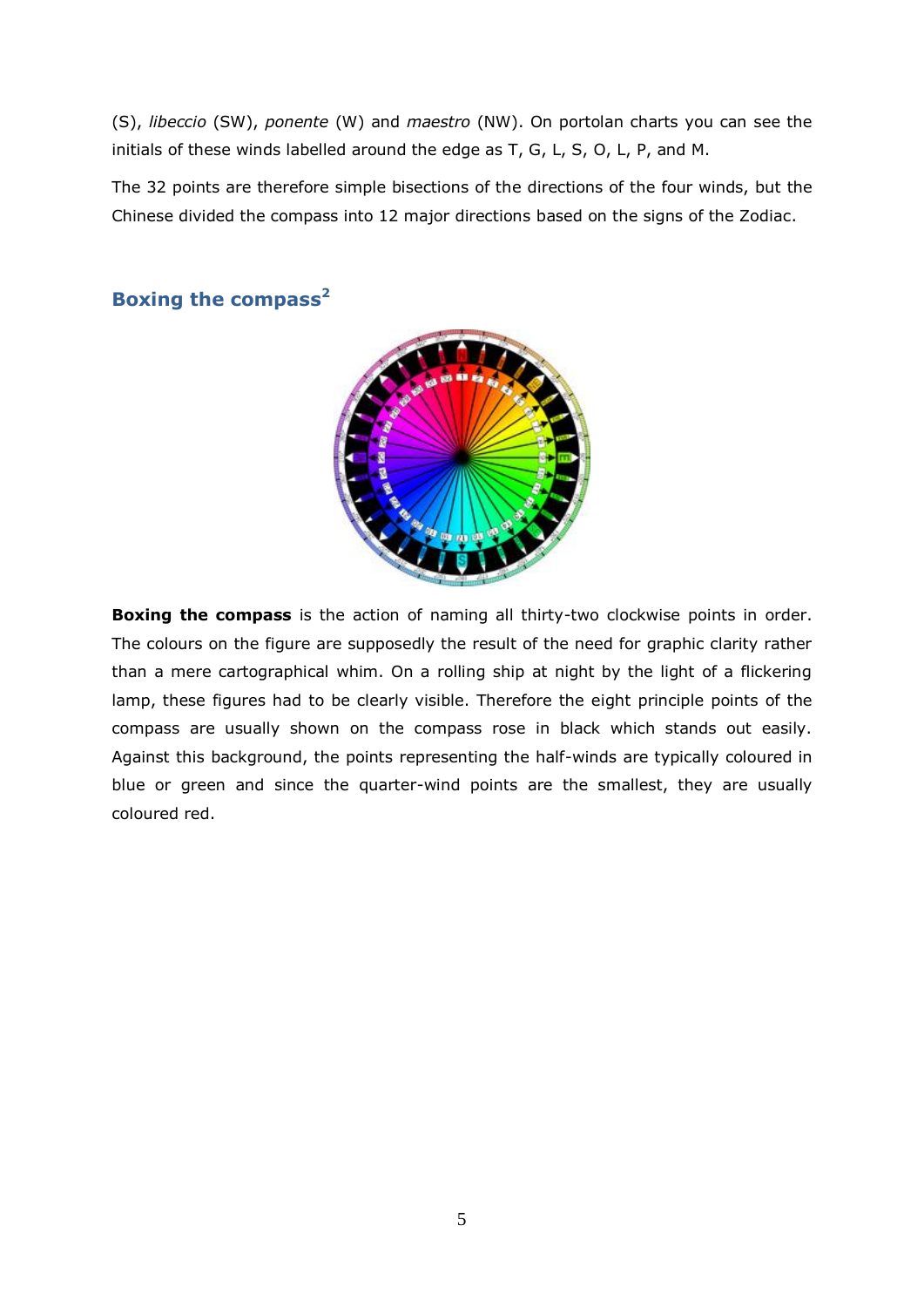# **Compass points**

|   | Compass pt.                  | Abbr.                  | <b>Traditional wind point</b> | Degrees E of N |
|---|------------------------------|------------------------|-------------------------------|----------------|
| 1 | <b>North</b>                 | N                      | <b>Tramontana</b>             | $0.00^\circ$   |
| 2 | North by east                | <b>NbE</b>             | Qto Tramontana verso Greco    | $11.25^\circ$  |
| 3 | North-northeast              | <b>NNE</b>             | Greco-Tramontana              | 22.50°         |
| 4 | Northeast by north           | NEbN                   | Qto Greco verso Tramontana    | 33.75°         |
| 5 | <b>Northeast</b>             | <b>NE</b>              | Greco                         | 45.00°         |
| 6 | Northeast by east            | <b>NEbE</b>            | Qto Greco verso Levante       | 56.25°         |
| 7 | East-northeast               | <b>ENE</b>             | Greco-Levante                 | 67.50°         |
| 8 | East by north                | EbN                    | Qto Levante verso Greco       | 78.75°         |
| 9 | <b>East</b>                  | Е                      | Levante                       | $90.00^\circ$  |
|   | 10 East by south             | <b>EbS</b>             | Qto Levante verso Scirocco    | 101.25°        |
|   | 11 East-southeast            | <b>ESE</b>             | Levante-Scirocco106.88°       | 112.50°        |
|   | 12 Southeast by east         | <b>SE<sub>bE</sub></b> | Qto Scirocco verso Levante    | 123.75°        |
|   | 13 Southeast                 | <b>SE</b>              | <b>Scirocco</b>               | 135.00°        |
|   | 14 Southeast by south SEbS   |                        | Qto Scirocco verso Ostro      | 146.25°        |
|   | 15 South-southeast           | <b>SSE</b>             | Ostro-Scirocco                | 157.50°        |
|   | 16 South by east             | <b>SbE</b>             | Qto Ostro verso Scirocco      | 168.75°        |
|   | 17 South                     | S                      | <b>Ostro</b>                  | 180.00°        |
|   | 18 South by west             | SbW                    | Qto Ostro verso Libeccio      | 191.25°        |
|   | 19 South-southwest           | SSW                    | Ostro-Libeccio                | 202.50°        |
|   | 20 Southwest by south SWbS   |                        | Qto Libeccio verso Ostro      | 213.75°        |
|   | 21 Southwest                 | <b>SW</b>              | <b>Libeccio</b>               | 225.00°        |
|   | 22 Southwest by west SWbW    |                        | Qto Libeccio verso Ponente    | 236.25°        |
|   | 23 West-southwest            | <b>WSW</b>             | Ponente-Libeccio              | 247.50°        |
|   | 24 West by south             | WbS                    | Qto Ponente verso Libeccio    | 258.75°        |
|   | 25 West                      | W                      | <b>Ponente</b>                | 270.00°        |
|   | 26 West by north             | WbN                    | Oto Ponente verso Maestro     | 281.25°        |
|   | 27 West-northwest            | WNW                    | Maestro-Ponente               | 292.50°        |
|   | 28 Northwest by west         | <b>NWbW</b>            | Qto Maestro verso Ponente     | 303.75°        |
|   | 29 Northwest                 | <b>NW</b>              | <b>Maestro</b>                | 315.00°        |
|   | <b>30</b> Northwest by north | NWbN                   | Qto Maestro verso Tramontana  | 326.25°        |
|   | 31 North-northwest           | <b>NNW</b>             | Maestro-Tramontana            | 337.50°        |
|   | 32 North by west             | NbW                    | Qto Tramontana verso Maestro  | 348.75°        |
|   |                              |                        |                               |                |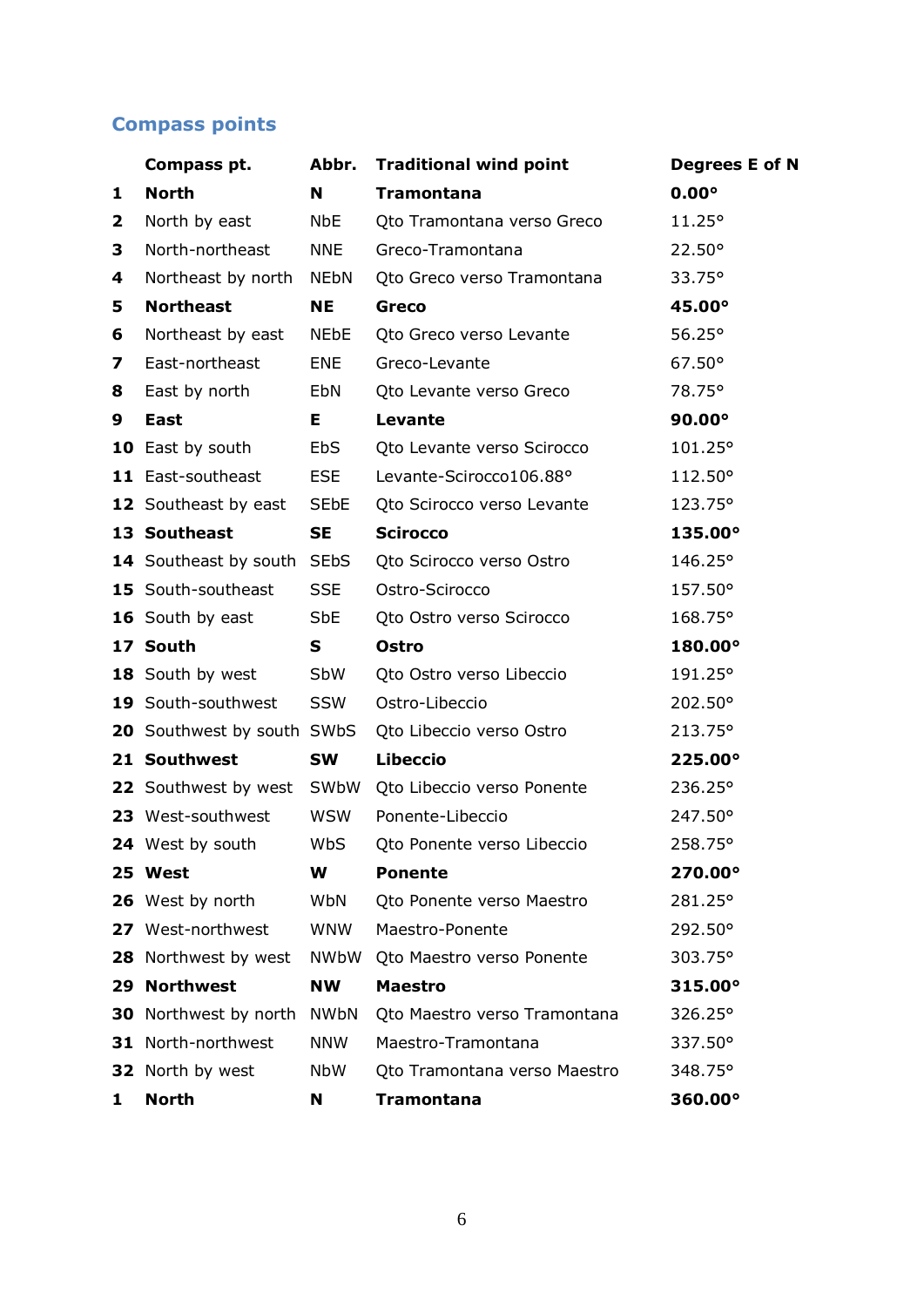

**A 16-point [compass rose](http://en.wikipedia.org/wiki/Compass_rose)**

### **The 32-wind compass card has the addition 'half-points' between all of those shown on 16-point compass shown above**

The additional sixteen **quarter winds** bisecting the angles between the points on a 16 wind compass rose are North by east (NbE), Northeast by north (NEbN), Northeast by east (NEbE), East by north (EbN) in the first quadrant, East by south (EbS), Southeast by east (SEbE), Southeast by south (SEbS), South by east (SbE) in the second quadrant, South by west (SbW), Southwest by south (SWbS), Southwest by west (SWbW), West by south (WbS) in the third quadrant, and finally West by north (WbN), Northwest by west (NWbW), Northwest by north (NWbN) and North by west (NbW) in the fourth quadrant.

The 32-wind compass rose, has each compass direction point at  $11^{1/4}$ ° angle from the next.

The name of a quarter-wind is typically "X by Y", where X is a principal wind and Y is a cardinal wind.

#### **Traditional names**

The traditional [compass rose](http://en.wikipedia.org/wiki/Compass_rose) of eight winds (and its 16-wind and 32-wind derivatives) was invented by seafarers in the [Mediterranean Sea](http://en.wikipedia.org/wiki/Mediterranean_Sea) during the [Middle Ages](http://en.wikipedia.org/wiki/Middle_Ages) with the ancient Greco-Roman 12 [classical compass winds](http://en.wikipedia.org/wiki/Classical_compass_winds) having little to do with them. The traditional mariner's wind names were expressed in **[Italian](http://en.wikipedia.org/wiki/Italian_language)** - or, more precisely, the **Italianate** *[Mediterranean lingua franca](http://en.wikipedia.org/wiki/Mediterranean_lingua_franca)* common among sailors in the 13th and 14th centuries, which was principally composed of Genoese (*[Ligurian](http://en.wikipedia.org/wiki/Ligurian_language_(Romance))*), mixed with *[Venetian,](http://en.wikipedia.org/wiki/Venetian_language) [Sicilian,](http://en.wikipedia.org/wiki/Sicilian_language) [Provençal,](http://en.wikipedia.org/wiki/Proven%C3%A7al_dialect) [Catalan,](http://en.wikipedia.org/wiki/Catalan_language) [Greek](http://en.wikipedia.org/wiki/Greek_language)* and *[Arabic](http://en.wikipedia.org/wiki/Arabic)* terms from around the Mediterranean basin.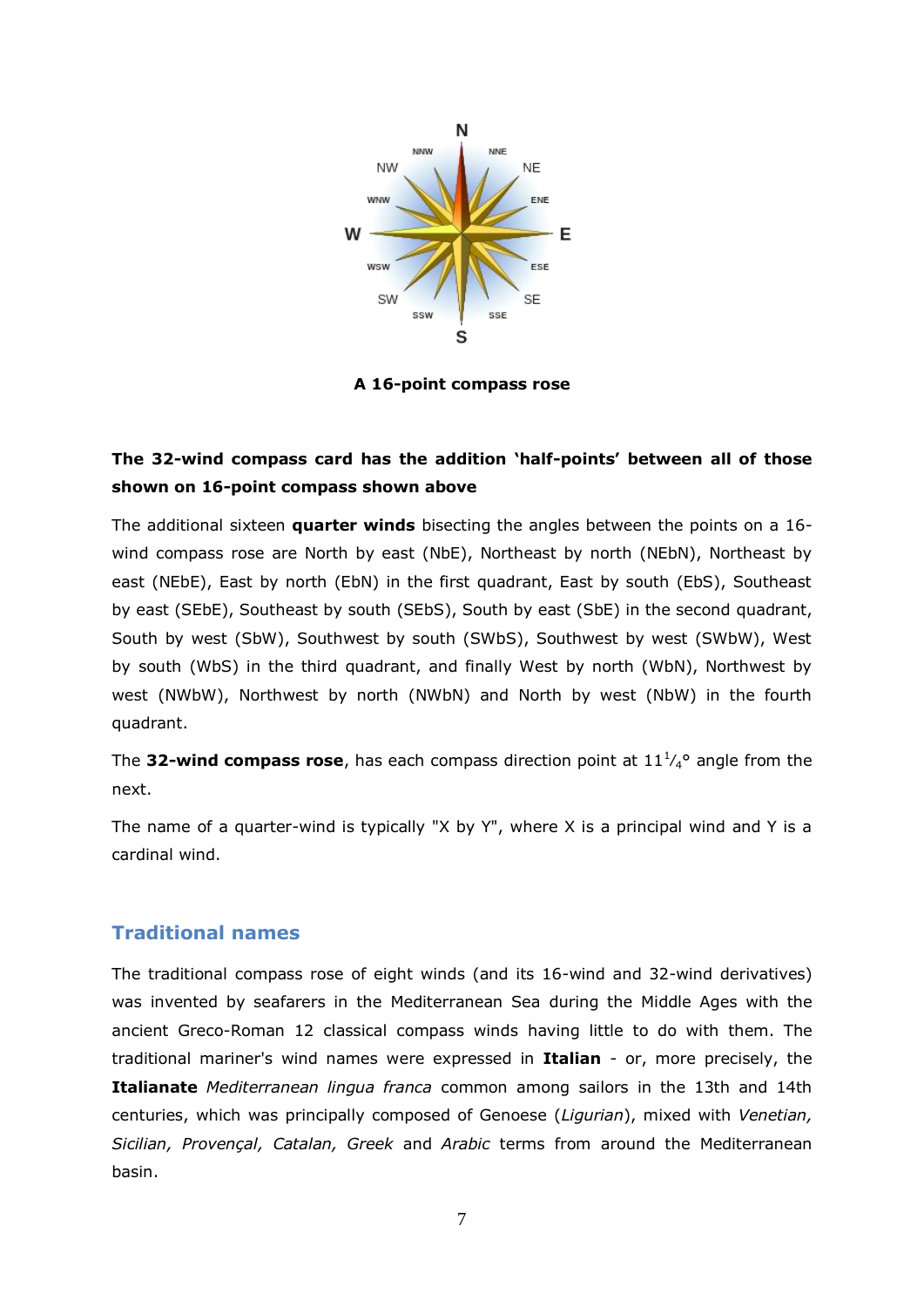The 32-wind compass with traditional names together with their traditional colour code is shown below.

This *Italianate* patois was used to designate the names of the principal winds on the [compass rose](http://en.wikipedia.org/wiki/Compass_rose) found in mariner [compasses](http://en.wikipedia.org/wiki/Compass) and [portolan charts](http://en.wikipedia.org/wiki/Portolan_chart) of the 14th and 15th centuries. The "traditional" names of the eight principal winds are shown in bold on the compass below.



Local spelling variations are far more numerous than listed, e.g. Tramutana, Gregale, Grecho, Sirocco, Xaloc, Lebeg, Libezo, Leveche, Mezzodi, Migjorn, Magistro, Mestre, etc. Traditional compass roses will typically have the initials T, G, L, S, O, L, P, and M on the main points. *[Portolan](http://en.wikipedia.org/wiki/Portolan_chart)* charts also colour-coded the compass winds: black for the eight principal winds, green for the eight half-winds and red for the sixteen quarter-winds.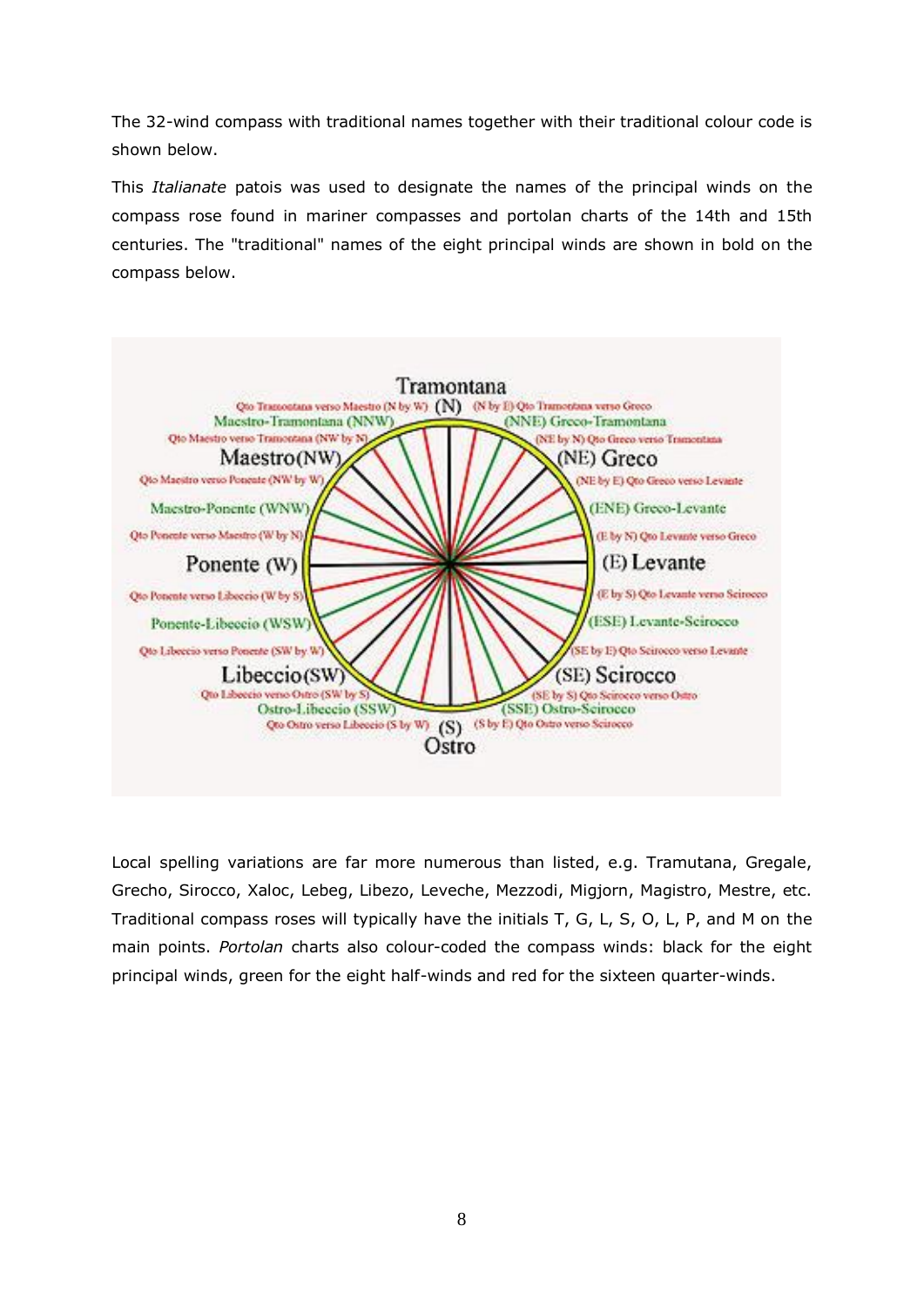### **Germanic origin of names<sup>3</sup>**

During the [Migration Period,](http://en.wikipedia.org/wiki/Migration_Period) the **[Germanic](http://en.wikipedia.org/wiki/Germanic_languages)** languages' names for the cardinal directions entered the **Romance** [languages,](http://en.wikipedia.org/wiki/Romance_languages) where they replaced the **[Latin](http://en.wikipedia.org/wiki/Latin)** names *borealis* (or *septentrionalis*) with north, *australis* (or *meridionalis*) with south, *occidentalis* with west and *orientalis* with east. It is possible that some northern people used the Germanic names for the intermediate directions. Medieval Scandinavian orientation would thus have involved a 45 degree rotation of cardinal directions.

 *north* [\(Proto-Germanic](http://en.wikipedia.org/wiki/Proto-Germanic) *\*norþ-*) from the [proto-Indo-European](http://en.wikipedia.org/wiki/Proto-Indo-European) \**nórto-s* 'submerged' from the root \**ner-* 'left, below, to the left of the rising sun' whence comes the [Ancient Greek](http://en.wikipedia.org/wiki/Ancient_Greek) name **[Nereus](http://en.wikipedia.org/wiki/Nereus)**

 *east* (*\*aus-t-*) from the word for **[dawn.](http://en.wikipedia.org/wiki/Dawn)** The [proto-Indo-European](http://en.wikipedia.org/wiki/Proto-Indo-European) form is \**austos* from the root is \**aues*- 'shine (red)'.

 *south* (*\*sunþ-*), derived from [proto-Indo-European](http://en.wikipedia.org/wiki/Proto-Indo-European) \**sú-n-to-s* from the root \**seu*- 'seethe, boil'. Cognate with this root is the word **[Sun,](http://en.wikipedia.org/wiki/Sun)** thus "the region of the Sun."

 *west* (*\*wes-t-*) from a word for "**evening**." The [proto-Indo-European](http://en.wikipedia.org/wiki/Proto-Indo-European) form is \**uestos* from the root \*ues- 'shine (red)', itself a form of \**aues*-. Cognate with the root are the [Latin](http://en.wikipedia.org/wiki/Latin) words *[vesper](http://en.wikipedia.org/wiki/Vesper_(disambiguation))* and *[Vesta](http://en.wikipedia.org/wiki/Vesta_(disambiguation))* and the [Ancient Greek](http://en.wikipedia.org/wiki/Ancient_Greek) *[Hestia](http://en.wikipedia.org/wiki/Hestia)*, *[Hesperus](http://en.wikipedia.org/wiki/Hesperus)* and *[Hesperides](http://en.wikipedia.org/wiki/Hesperides)*.

#### **Unique (non-compound) names of ordinal directions<sup>2</sup>**

In some [languages,](http://en.wikipedia.org/wiki/Language) such as **[Finnish,](http://en.wikipedia.org/wiki/Finnish_language) [Estonian](http://en.wikipedia.org/wiki/Estonian_language)** and **[Breton,](http://en.wikipedia.org/wiki/Breton_language)** the ordinal directions have names that **are not compounds of the names of the cardinal directions** (as, for instance, *northeast* is compounded from *north* and *east*). In **Finnish** those are *koillinen* (northeast), *kaakko* (southeast), *lounas* (southwest), and *luode* (northwest), and in **Breton** the corresponding points are *biz* (NE), *gevred* (SE), *mervent* (SW) and *gwalarn*  (NW). The origins of the Breton words will be examined later in this paper'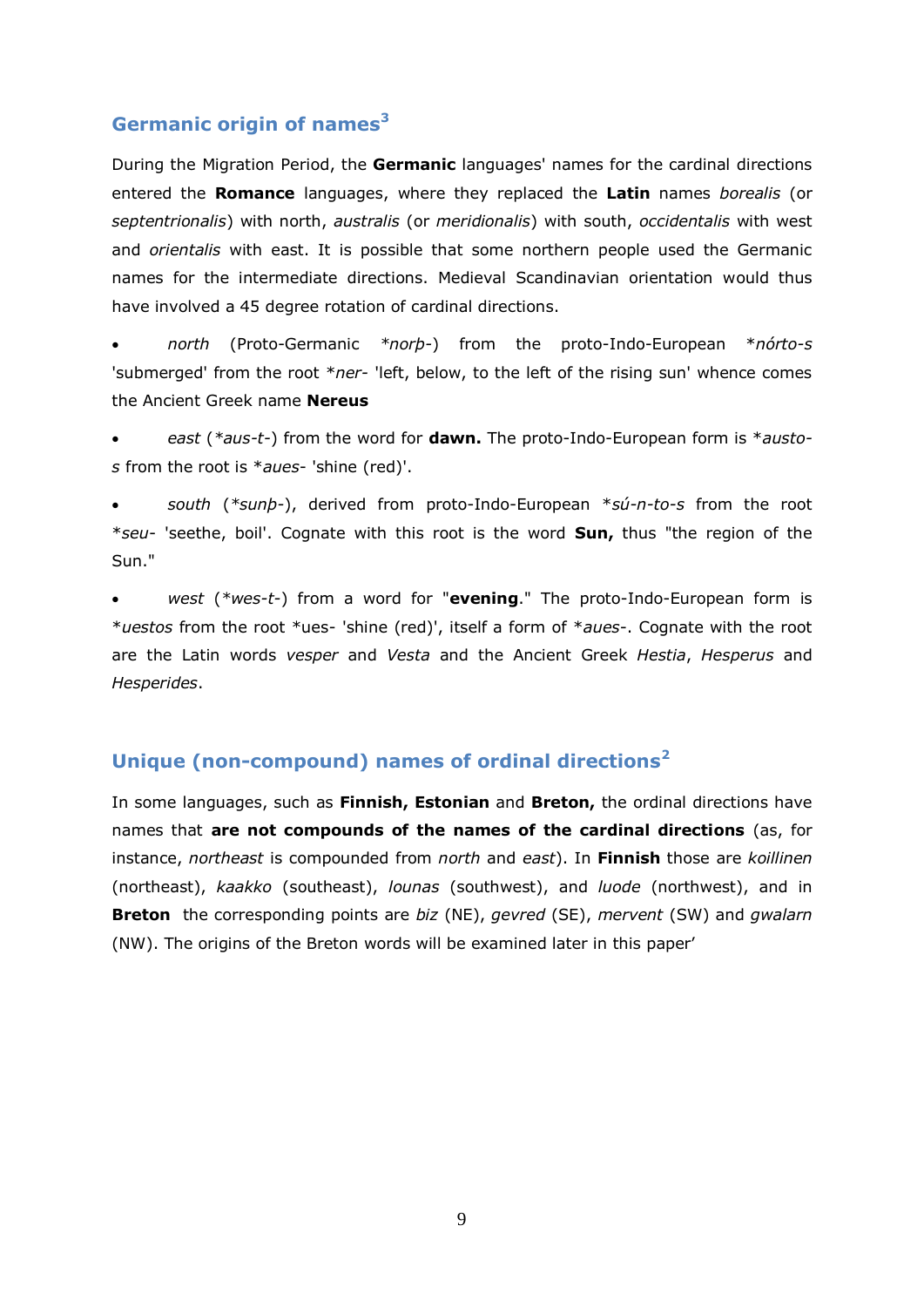#### **History of the 4 Cardinal Points<sup>3</sup>**

Linguistic anthropological studies have shown that most human communities have **four points of [cardinal direction.](http://en.wikipedia.org/wiki/Cardinal_direction)** The names given to these directions are usually derived from either locally-specific geographic features (e.g. "towards the hills", "towards the sea") or from celestial bodies (especially the sun) or from atmospheric features (winds, temperature). Most mobile populations tend to adopt sunrise and sunset for East and West and the direction from where different winds blow to denote North and South.

The [ancient Greeks](http://en.wikipedia.org/wiki/Ancient_Greek) originally maintained distinct and separate systems of points and winds. The four Greek [cardinal points](http://en.wikipedia.org/wiki/Cardinal_direction) (*arctos, anatole, mesembria* and *dusis*) were based on celestial bodies and used for orientation. The four Greek [winds](http://en.wikipedia.org/wiki/Anemoi) (*Boreas, Notos, Eurus* and *Zephyrus*) were confined to [meteorology.](http://en.wikipedia.org/wiki/Meteorology) Nonetheless, both systems were gradually conflated, and wind names came to eventually denote also cardinal directions.

#### **Sidereal compass rose<sup>4</sup>**

The "sidereal" compass rose demarcates the compass points by the position of **[stars](http://en.wikipedia.org/wiki/Star)** in the night sky, rather than winds. [Arab](http://en.wikipedia.org/wiki/Arab) navigators in the [Red Sea](http://en.wikipedia.org/wiki/Red_Sea) and the [Indian Ocean,](http://en.wikipedia.org/wiki/Indian_Ocean) who depended on [celestial navigation,](http://en.wikipedia.org/wiki/Celestial_navigation) were using a 32-point sidereal compass rose before the end of the 10th century. In the northern hemisphere, the steady Pole Star (*[Polaris](http://en.wikipedia.org/wiki/Polaris)*) was used for the N-S axis; the less-steady [Southern Cross](http://en.wikipedia.org/wiki/Southern_Cross) had to do for the southern hemisphere, as the southern pole star, *[Sigma Octantis](http://en.wikipedia.org/wiki/Sigma_Octantis)*, is too dim to be easily seen from Earth with the naked eye. The other thirty points on the sidereal rose were determined by the rising and setting positions of fifteen bright stars of the northern hemisphere.

Reading from North to South, in their rising and setting positions, these are:

| FUIIL       | эlaı                      |
|-------------|---------------------------|
| N           | Polaris                   |
| <b>NbE</b>  | "the Guards" (Ursa Minor) |
| NNE.        | Alpha Ursa Major          |
| NEbN        | Alpha Cassiopeiae         |
| <b>NE</b>   | Capella                   |
| <b>NEbE</b> | Vega                      |
| ENE         | Arcturus                  |
| EbN         | the Pleiades              |
| Е           | Altair                    |
| EbS         | Orion's belt              |
|             |                           |

**Point Star**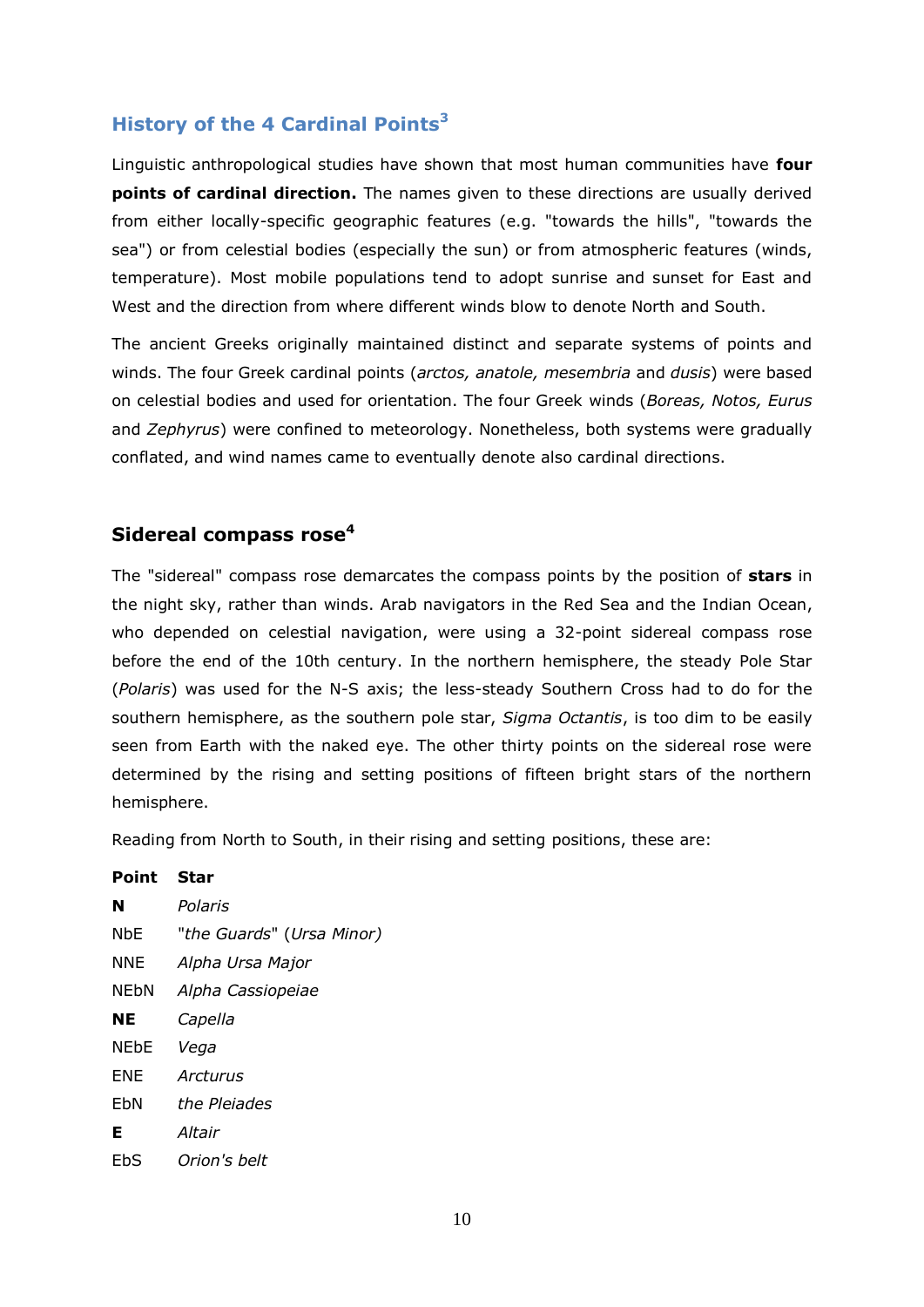| <b>ESE</b>             | <b>Sirius</b>          |
|------------------------|------------------------|
| <b>SE<sub>b</sub>E</b> | <b>Beta Scorpionis</b> |
| SΕ                     | Antares                |
| SEbS                   | Alpha Centauri         |
| SSE                    | Canopus                |
| SbE                    | Achenar                |
| s                      | Southern Cross         |

The western half of the rose would be the same stars in their **setting** position. The true position of these stars is only approximate to their theoretical equidistant points on the sidereal compass. As a practical matter, as sometimes these stars were not visible, or too high to be convenient, there were "alternate" stars nearby that could be used instead.

#### **Thoughts arising out of the foregoing for Cornish Compass Points.**

The first consideration was to look at the Breton words, to see if they could be related to anything in Cornish. For this the *Lexique étymologique des termes les plus usuels du breton moderne*<sup>5</sup> was examined. Here is a transcript for the eight compass points in Breton:

**Biz** s.m. N.-E, vent de N.-E, Empr. fr. *bise.*

**Réter** s.m. orient. ir. *air-ther* id: altéré pour \*er-der (?) d'un celt. \**aeri-tero-* pour \**parei-tero-* <<situé en avant>>, cf gr. *παροι-τερος*, forme comparatif de la prép. Empr. fr. ancien *roide<sup>3</sup>*. [the footnote <sup>3</sup> says: prononcer *roued*. et pour le vocalisme comparer *reùstla*.

**Gévred** s.m. vent de sud-est, mbr. *avel gueffret* <<vent d'ensemble>> pour *queffret* V. sous *kéfret* – Conj. Ern. [Looking under *kéfret* we find that is an adverb meaning 'ensemble',

**Kresteiz** s.m. midi, sud.

**Mervent** s.m. vent de sud-ouest. exactement <<le grand vent>> (d'Arb.), ou <<le vent de mer>> (Loth) V. sous *meùr, mor* et *gwent.*

**Kornaouek** s.m. vent d'puest, ouest: exactement <<le cornant, le vent que joue de la trompe>> dér. de 1 *korn.*[1 *korn* – cornet, horn].

**Gwalarn, gwalern, gwalorn** s.m. nord-ouest. Empr. fr. *galerne*, lui-même peut-être d'origine celtique – Loth.

11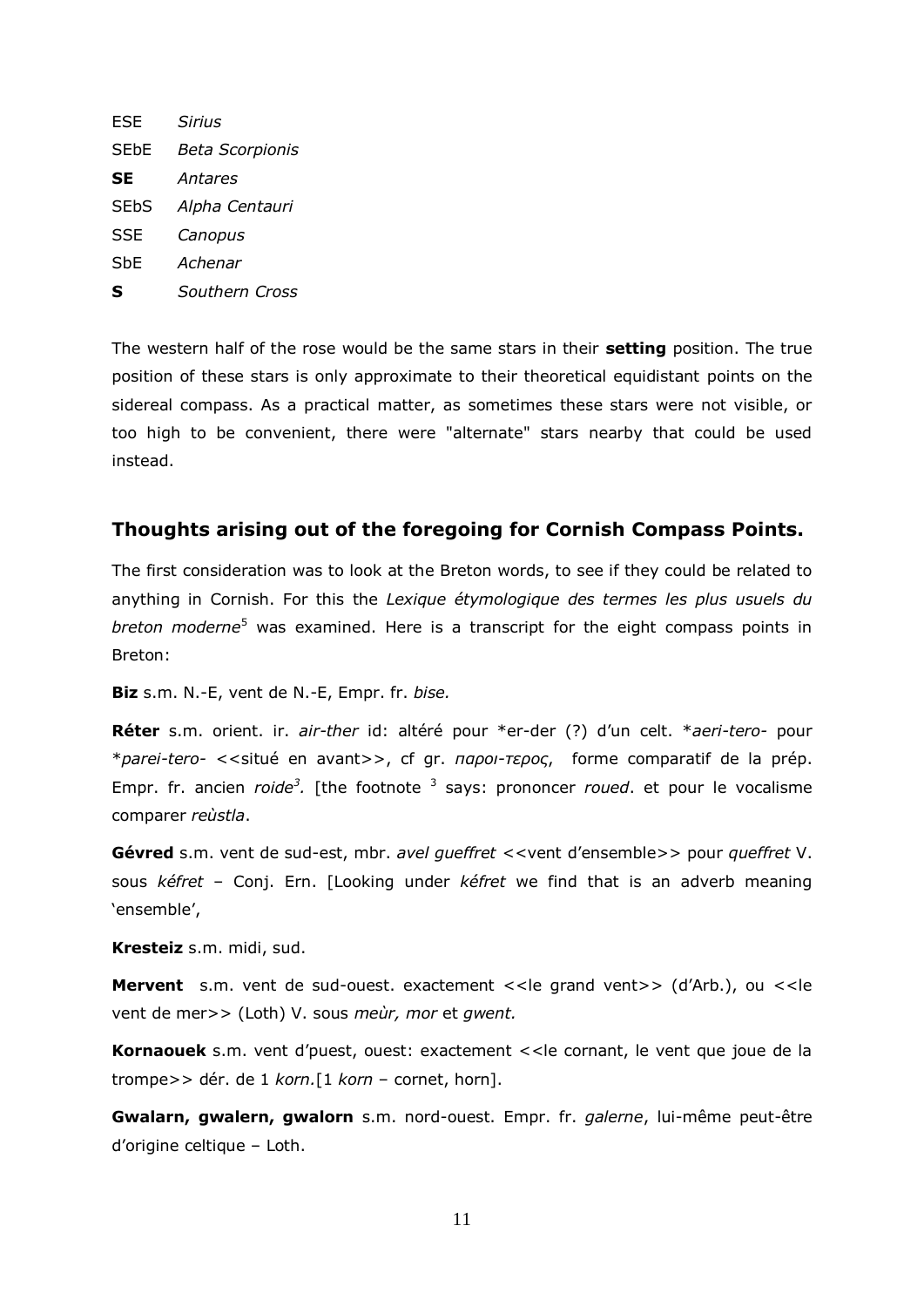**Hanternoz, Norz.** Strangely there were no entries for these words in the *Lexique* although they appear in current dictionaries, and '*Norz*' was use by the Camaret and Audierne fishermen when the author worked with them.

From the foregoing, it is not apparent why the majority of these words were introduced to represent points of the compass. In the order given above:

'*Biz'* – North-east. There is nothing to say from where the word originated, but *'bise'* is French for the North wind.

*'Réter'* – East. This is compared with the Modern Irish *air-ther*, and apparently has the meaning of 'situated forward'. Possibly indicating facing the direction of the rising sun, which was 'in front of them'.

*'Gévred'.* The "vent d'ensemble" seems to mean –'overall wind' or perhaps 'general wind'. Doubtless in French this has a specific meaning. It might be related to Cornish word 'Kevres'.

*'Kresteiz'* This is self-explanatory, with 'midi' being mid-day and the due south position of the sun at this time.

*'Mervent'.* This is French, as can be seen by the meaning given. It is probably the only wind in this area which is distinctive, as it is the predominant wind and does bring bad weather – hence the English term for the seaman's 'Sou-wester.'

*'Kornaouek'*. This is strange – 'the wind that plays the trumpet or horn'. Further research and discussion would point to this term being the equivalent of Cornish *'Kernewek'*.

*'Gwalarn'.* Again there is nothing to say from where the word originated.

**'***Hanternoz, Norz'.* Although this does not appear in the *Lexique,* the meaning is obvious.

So, where does this leave us with Cornish counterparts?

It is important as far as is practically possible to base the Cornish compass on attested Cornish words and terminology, together with any necessary shortfall being based on the Breton compass.

Thanks for providing the complete 32-point Breton compass rose which has been of considerable help in devising a similar compass for the Cornish one must go to Julyan Holmes.

Three of the **four cardinal directions** (N, E, S), are already attested in Cornish as follows:

**North** – **Gogledd** – found in *An Gerlyver Meur*<sup>6</sup> by Dr. Ken George, and the *English-Cornish Dictionary*<sup>7</sup> by Prof. Nicholas Williams, together with a further attestation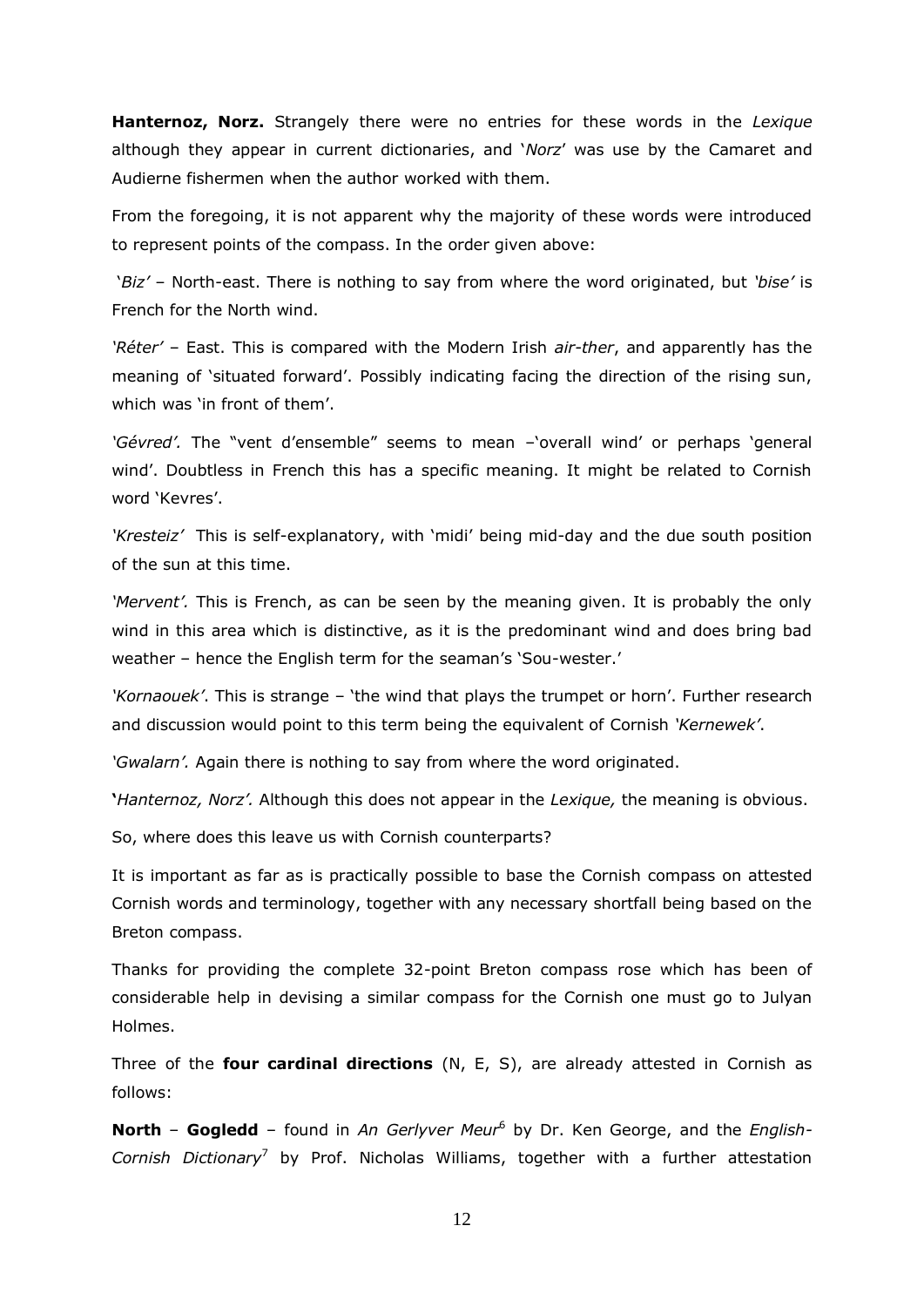(thanks to Craig Weatherhill) in the 1613 name of 'Vounder Gogglas', an ancient trackway, forming in part the northern boundary of St. Buryan Parish – hence the name.

**East** – **Duryen** - also found An Gerlyver Meur and as **Dùryan** in *Desky Kernowek*<sup>8</sup> by Prof. Nicholas Williams. Compare 'dwyrain' – 'east' in Welsh.

**South** – **Dyghow** - found in all dictionaries.

**West,** the remaining cardinal direction has been discussed thoroughly. *'Gorlewin'* was initially believed to be the appropriate word to 'adopt' for this cardinal point, as it is found historically (see below), but as considered below, implied a more vague 'westerly' direction.

The next obvious consideration was the Breton word *'Kornaouek'*, which as stated above appears to be the same as Cornish '*Kernewek'.* This word is probably appropriate for the Breton compass but not so for the Cornish counterpart.

Looking west from Land's End, a historical and physical feature almost due west is the Seven Stones – an almost completely submerged reef which over the centuries has claimed a vast number of shipwrecks. It is also believed to be the 'lost' and sunken land mass of Lyonesse. In the 17th century it was known in Cornish as *Lethas* and *Lethowsow (Place names in Cornwall and Scilly*<sup>9</sup> (Craig Weatherhill, 2005). Richard Carew's *Survey of Cornwall*<sup>10</sup> (1603) also gives the name as *Lethowsow.* 

*Lethas* in modern standard Cornish would be **Lethes**, and so this seemed an appropriate name for 'West' on the Cornish compass card.

Of the **four intercardinal directions** (NE, SE, SW, NW), only one is currently attested **North-East – Borlowen** – and one - **Gorlewin** – which would seem to have a rather vague 'westerly' direction, but will be here discussed.

**Borlowen** is found in *An Gerlyver Meur* and attested as 'Vurluan' in the *Tregear Homilies*, 18 line 3. *'Borlowen'* is also the planet Venus when seen as a morning 'star'.

**Gorlewin** is found in *An Gerlyver Meur* which attributes the source as Lhuyd. It is also included in William Pryce's *Archæologia Cornu-Britannica*<sup>11</sup> *.* 1790, with the entry: "GORLEUEN; – bobl en gorleuen Kernou, *people in the western part of Cornwall*"

It is considered that when comparing '*Gorlewin'* to '*Borlowan'*, there is a connection, and that 'Gorlewin' could be considered to more specifically mean 'North-West' and is therefore attributed to this intercardinal point on the compass card.

The two remaining intercardinal points have had to be created.

For **South-West** reference was made to the Breton Compass, which is **'Mervent'**. This is simply 'sea-wind' and translates into Cornish as **Morwyns**. This name is appropriate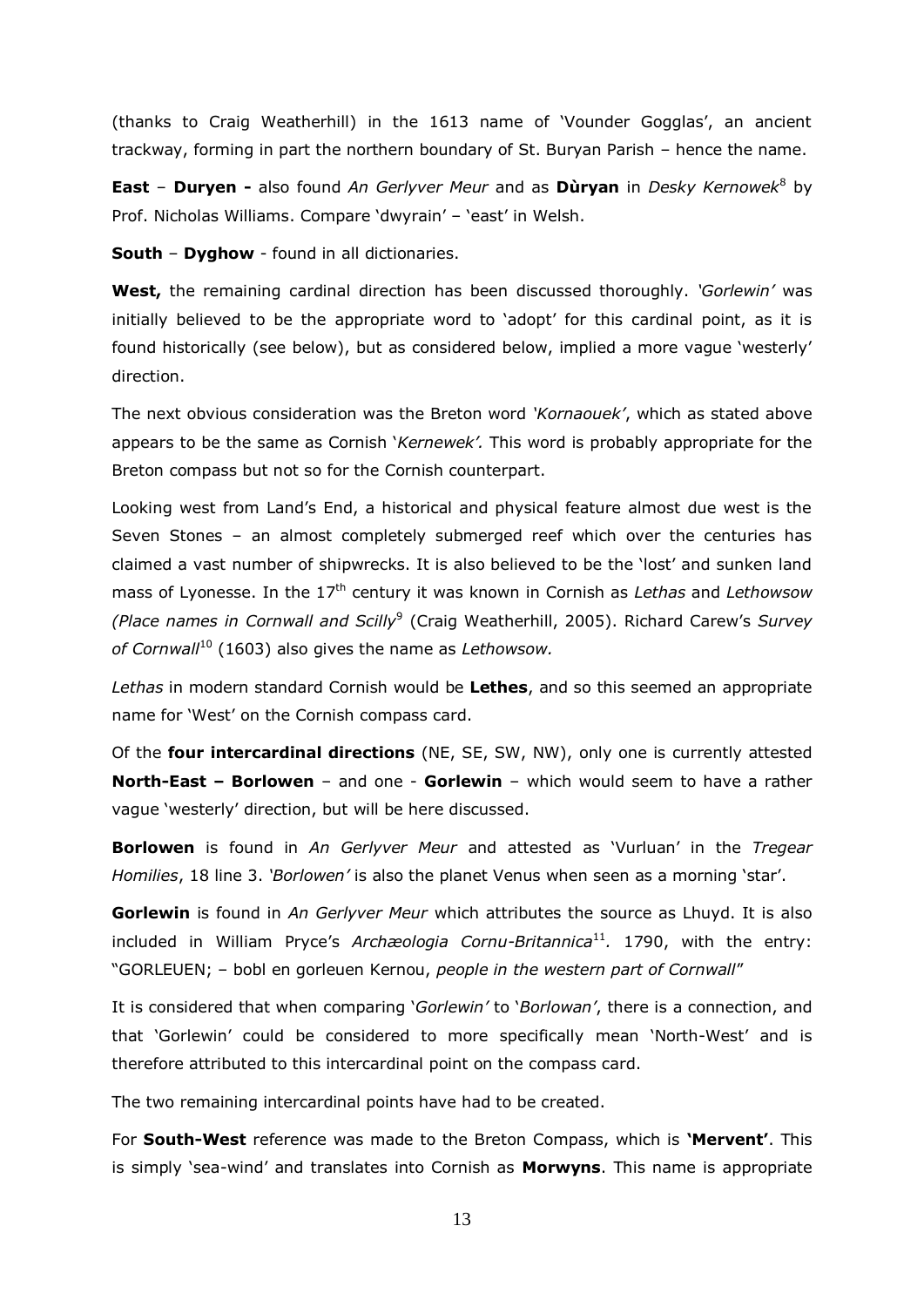for this point of the compass as it is the prevailing wind coming from the seaward direction. Its significance as the prevailing wind and bringer of bad weather, is found, as stated previously, in the English name for the seaman's protective head gear - the 'Souwester.'

This leaves **South-East.** No traditional word for any wind from a south-easterly direction could be found and so as with North-East and North-West above, a relationship with South-West 'Morwyns' was considered. To the south-east of Cornwall the distinguishing natural features are the Channel and the Continent. With the sea already featured in '*Morwyns'* – 'South-West' – it was considered that the large land mass of the continent should be used and so **Tirwyns** was considered appropriate, as the wind blowing from the large continental land mass.

The remaining points of the Cornish compass follow the pattern of the standard English compass, i.e., **South by West – Dyghow ryb Lethes**, etc., with some minor Breton modifications. One of these modifications has followed the Breton model and has been used for NNW - **Gwener-Steren** - instead of the expected 'Gorlewin-Gogledh'.

The Breton use of 'Steren' in this point of the compass only is certainly referring to the North Pole Star, which of course is just off the point of true north running through the earth's axis. Being a traditional compass point, this has been carried it over to the Cornish Compass.

A further facet of the Breton Compass card introduced into the Cornish one is the naming of those points which are located immediately adjoining the points: NNE, NE, ENE, E, ESE, SE, SSE, SSW, SW, WSW, W, WNW, NW AND NNW. For example, we see that the English compass rose has between E and ENE the point E by N, and in the Cornish rose the Breton principal has been followed and this point has been called 'Duryen Ughel' – 'High East'. Similarly the corresponding point between E and ESE has been named in the same way, 'Duryan Isel' – 'Low East'.

This is applicable to all those points mentioned in the previous paragraph and are all shown below on the full Cornish Compass, which gives all the 32 points.

-----------------------------------------------------------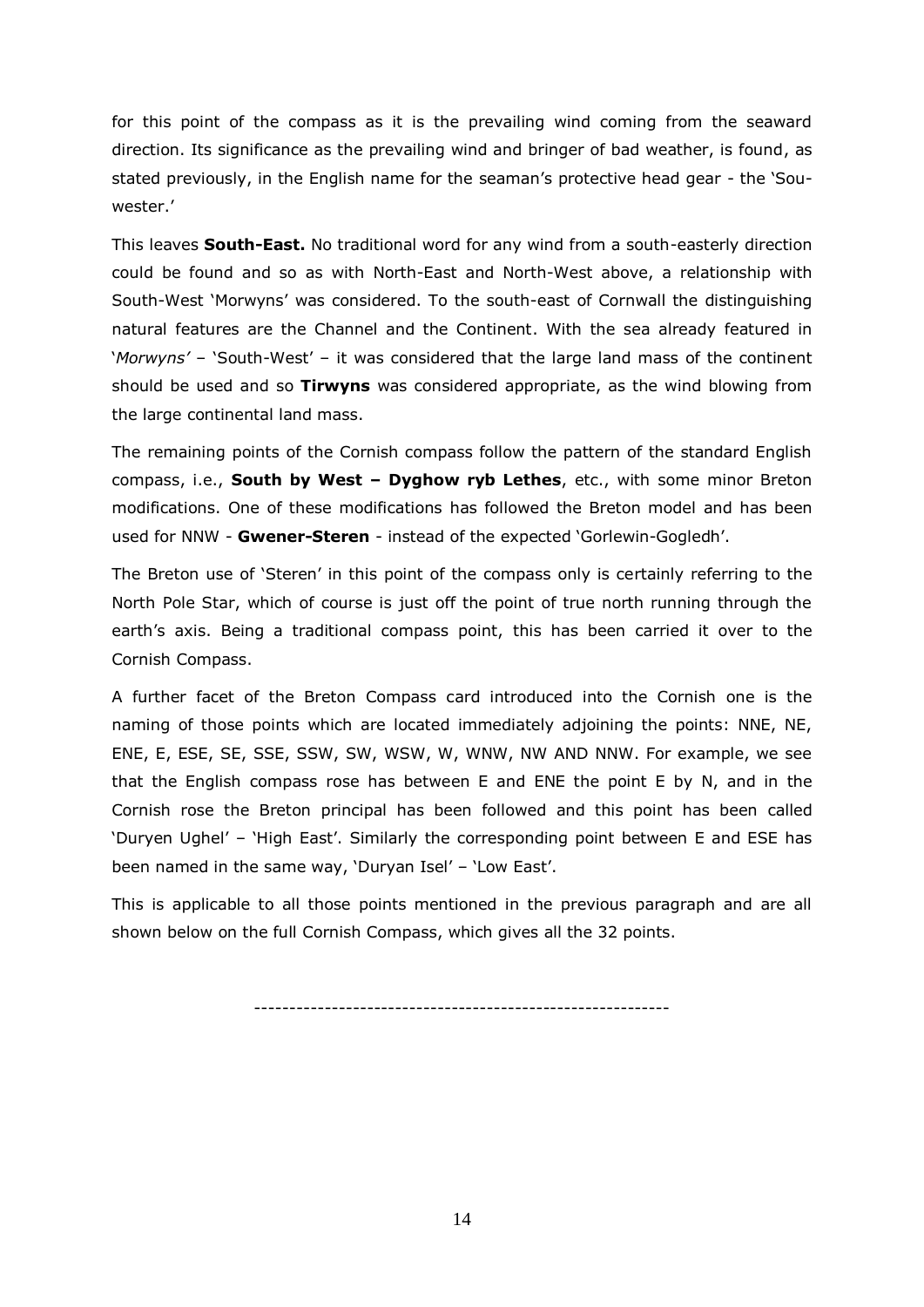

Kompas Kernewek (32 poynt)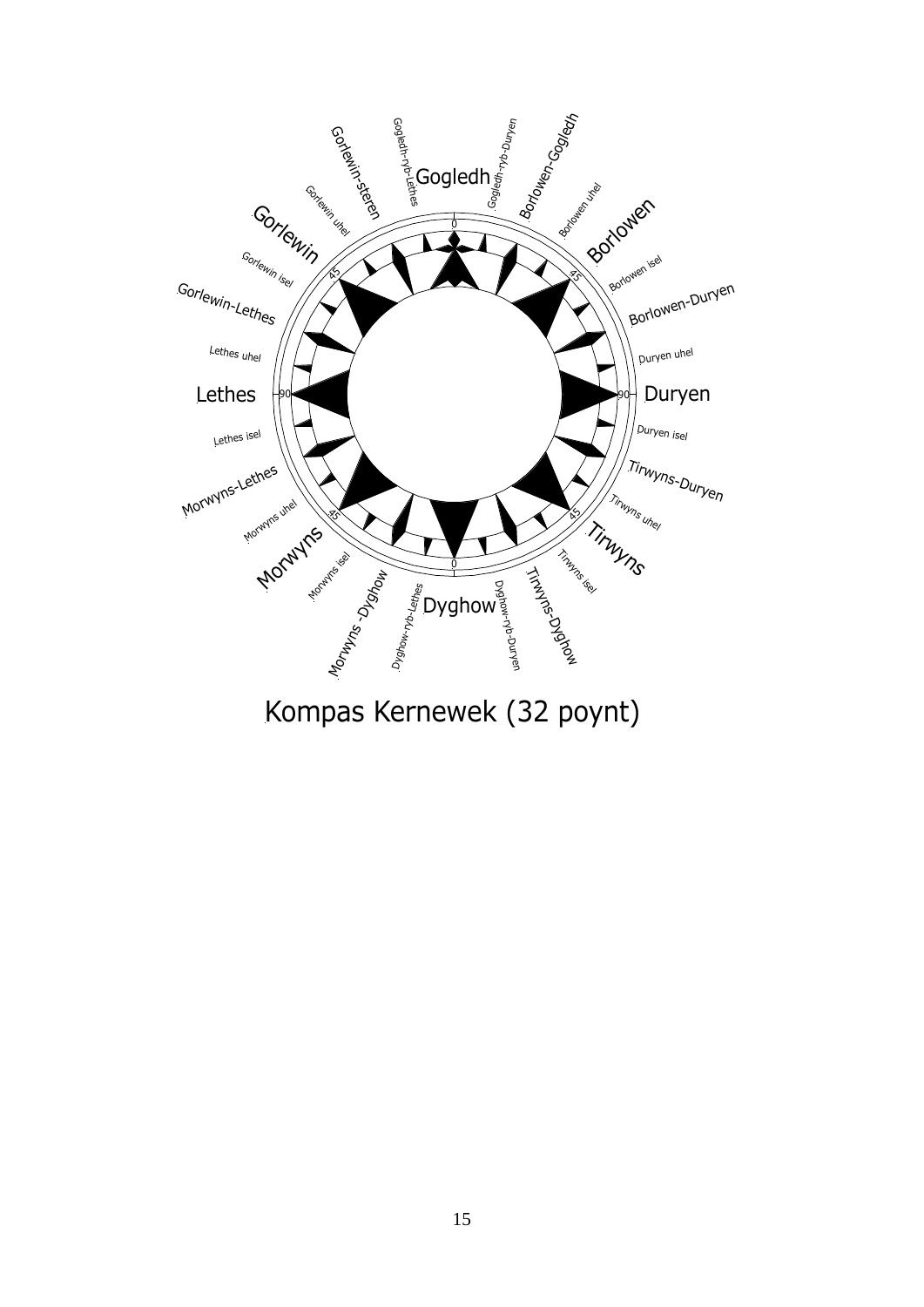